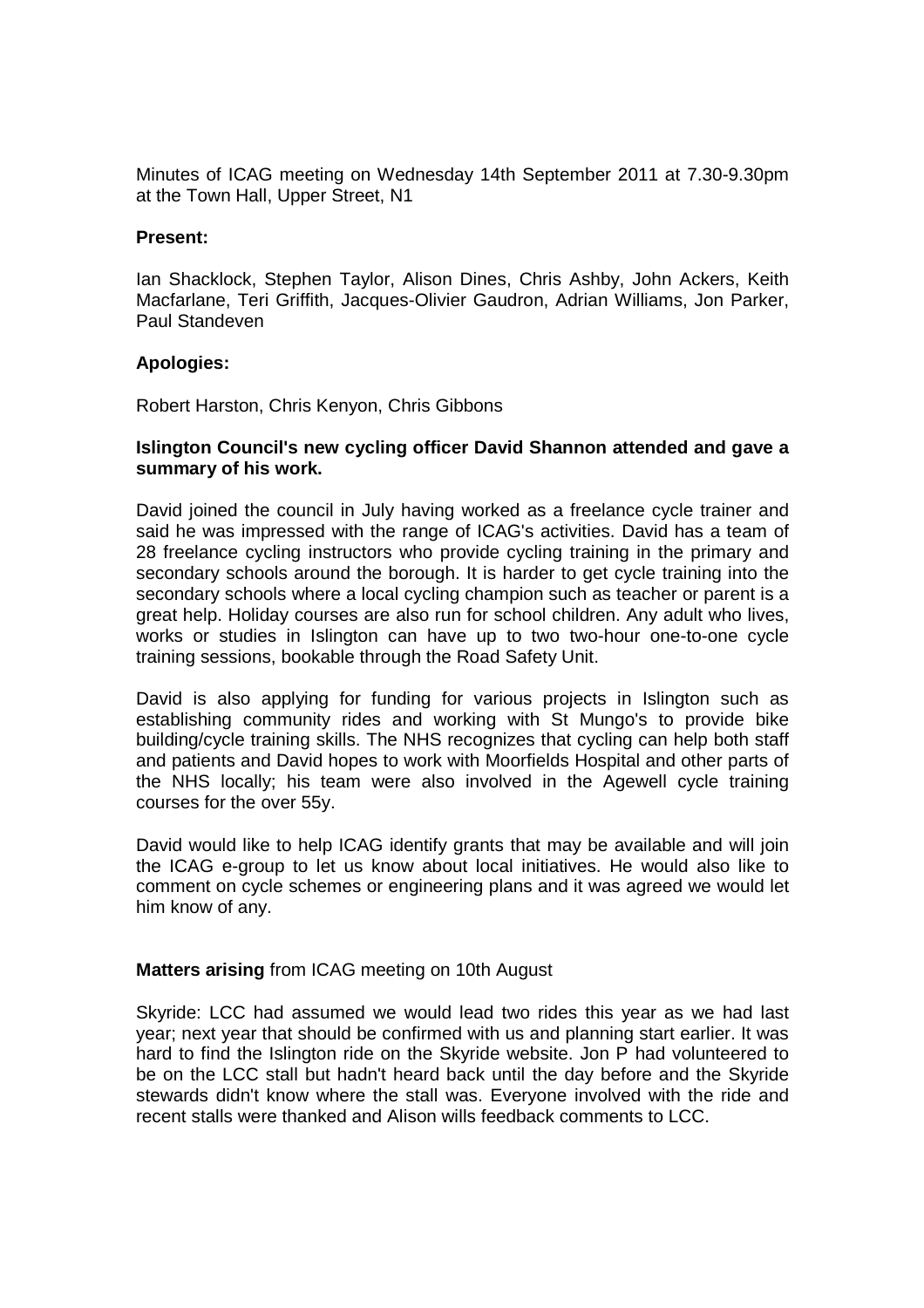# **Agenda**

# 20mph for all borough roads campaign

About 180 signatures (including Islington North MP Jeremy Corbyn's) had been collected at the ICAG stalls at two local festivals but there was some resistance to the campaign especially from motorists for who Jon P felt it was a big ask, although Alison said the majority of Islington residents do not own a car. John A was concerned it would take more work than ICAG members might be prepared to commit, especially if the petition was to be presented to the full council meeting in October; he had spoken to Cllr Richard Greening who did not want to support the campaign until the current 20mph measures were "bedded in". John A and Jon P felt ICAG needed to be sure the campaign would succeed but Stephen did not want ICAG to stop campaigning on this issue. Members could collect signatures from local schools/churches/workplaces/shops etc. and he agreed to circulate the petition on the e-group to facilitate this; Teri said she thought at least 100 of her work colleagues in Farringdon would sign it. The 20mph campaign was currently the most voted for campaign on the ICAG website and a piece in the forthcoming newsletter would ask members not on the e-group to vote. Stephen and John agreed to discuss the campaign further with Caroline Russell of Living Streets (who was unable to attend the meeting) and it would be discussed again next month in light of the votes for ICAG campaigns.

# Canal speed restrictions

Ian Shacklock, chair of the Friends of Regent's Canal and ICAG member, said British Waterways (BW) had installed speed humps on the stretch of the canal towpath between Danbury Street and the Narrow Boat pub, without consultation, in an attempt to reduce speeding. BW has just appointed a new towpath ranger and said the humps had been installed for a trial period (unfortunately mobility scooters cannot get over them). Ian said the real issue was inconsiderate towpath users and measures such as a towpath speed limit or cyclist dismount signs could be considered; some towpath users wanted bicycles banned from there. Ian had wanted to advise ICAG of the situation and that he and Cllr Martin Clute would be in an article in the Islington Tribune addressing this. It was agreed the ICAG position should be discussed outside the meeting and a site visit organised.

# Veloteers

Stephen, Chris, Keith and Alison had met recently to discuss the next actions for Veloteers. They would put more information and resources on the website and John A agreed to write something on parking in estates. There were two clusters of wards (Highbury East/Highbury West/Mildmay and Junction) where there were more Veloteers and they would be encouraged to meet and consider local